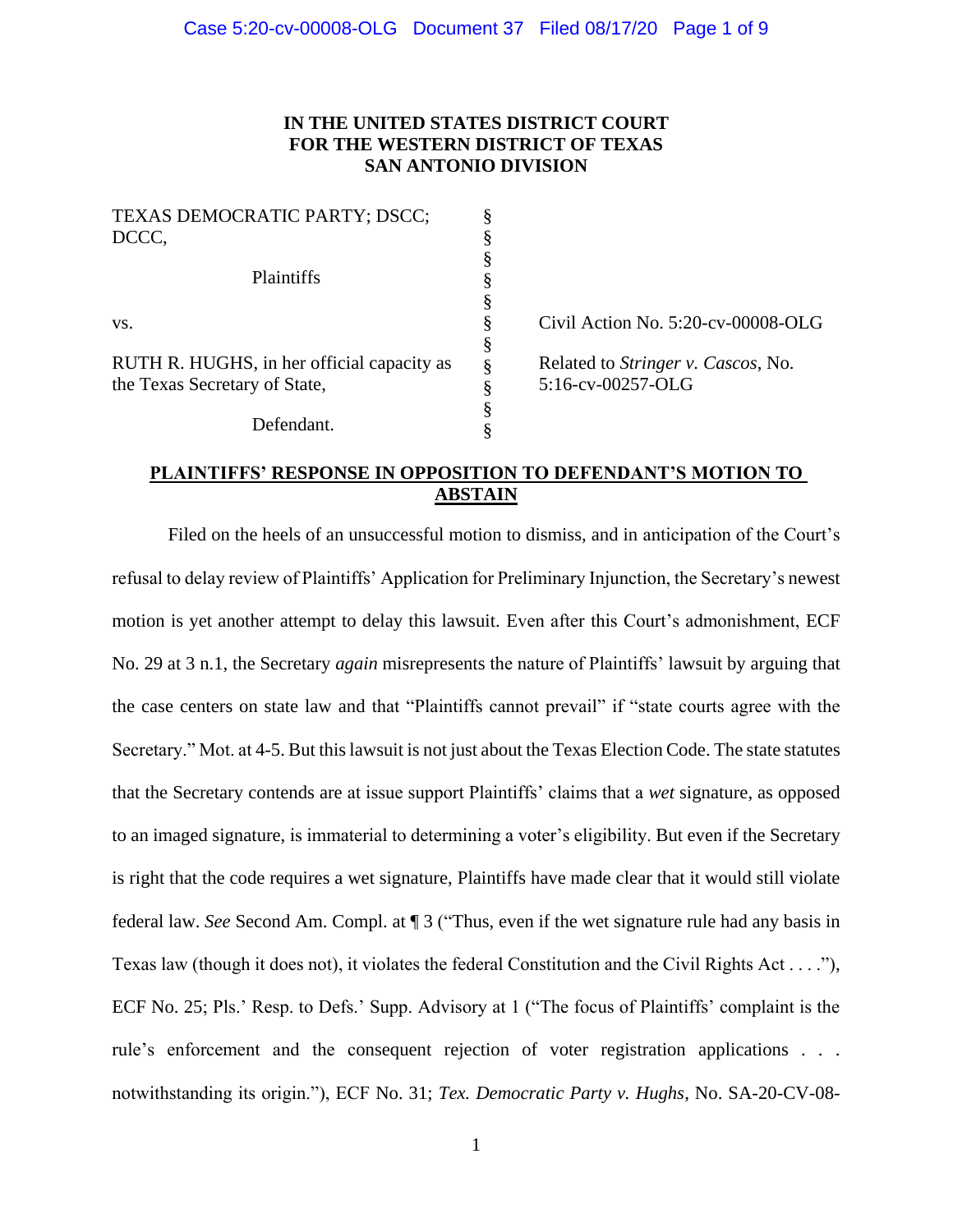OG, --- F. Supp. 3d ---, 2020 WL 4218227, at \*2 (W.D. Tex. 2020) ("Plaintiffs further argue that *even if state law does impose such a rule*, which they dispute, the rule is unconstitutional and the Secretary's enforcement thereof violates federal law.") (emphasis added). No matter the framing, this lawsuit belongs in the forum first chosen by Plaintiffs.

Because the Secretary's Motion to Abstain comes less than two months before the voter registration deadline, and less than three months before the general election, abstention would all but eliminate any prospect of relief before the November election—which the Secretary freely admits is her ultimate objective—causing irreparable injury to Plaintiffs and their members. The Court should therefore deny the Secretary's Motion.

## **I. ARGUMENT**

## **A. Abstention is inappropriate in this case.**

 $\overline{\phantom{a}}$ 

Abstention is inappropriate in this voting rights case, especially when the Secretary waited to raise the issue until less than two months before the voter registration deadline and less than three months before the general election.<sup>1</sup> The Secretary's argument for abstention is based on *Railroad Commission of Texas v. Pullman Co*., 312 U.S. 496 (1941), which broadly holds that federal courts should yield to state courts to interpret, in the first instance, unsettled state laws. Courts have discretion to apply the *Pullman* doctrine, and only do so on rare occasions based on a totality-of-the-circumstances analysis. *Harman v. Forssenius*, 380 U.S. 528, 534 (1965); *see also Duncan v. Poythress*, 657 F.2d 691, 697 (5th Cir. 1981) ("In summary, the extraordinary

<sup>&</sup>lt;sup>1</sup> The Secretary claims that she raised the issue in her Supplemental Advisory. Mot. at 1. This is a stretch: the Secretary included a footnote in her Supplemental Advisory that merely states, "[o]f course, the Secretary believes this case should not move forward for the reasons explained in her motion to dismiss and out of principles of abstention." ECF No. 30 at 8 n.4. Notably, the Court has already denied the Secretary's motion to dismiss in its entirety. ECF No. 24. The Secretary offered nothing more to indicate which abstention doctrine she was referring to or why abstention was appropriate.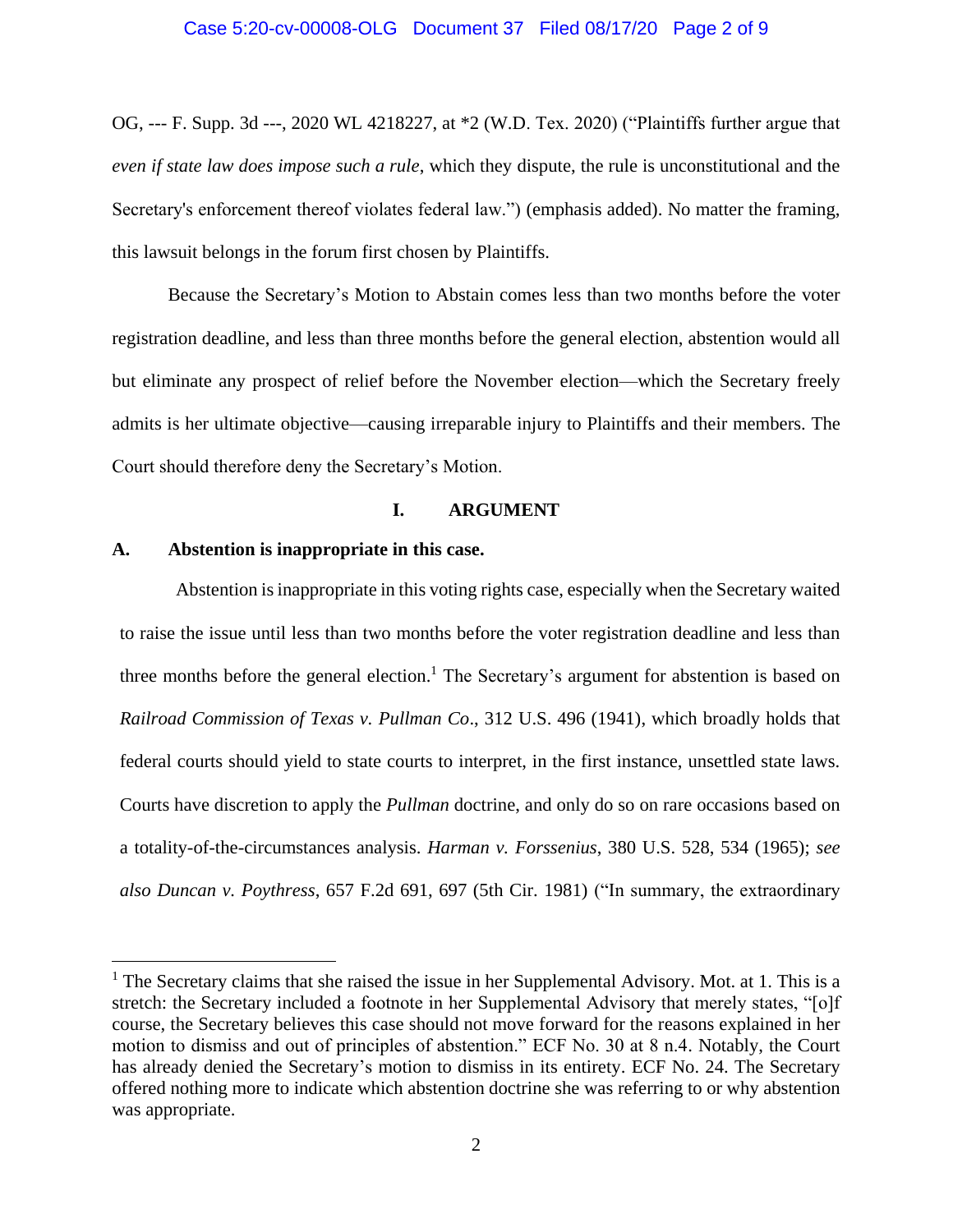## Case 5:20-cv-00008-OLG Document 37 Filed 08/17/20 Page 3 of 9

decision to stay federal adjudication requires more than an ambiguity in state law and a likelihood of avoiding constitutional adjudication. A district court must carefully assess the totality of circumstances presented by a particular case."). The Supreme Court and the Fifth Circuit have reiterated on several occasions that those rare circumstances do not include cases that implicate voting rights, especially in an election year. For example, in *Harmon v. Forssenius*, the Supreme Court held that the district court did not abuse its discretion in refusing to abstain where the "nature of the constitutional deprivation" involved voting rights, taking into consideration the "probable consequences of not abstaining" when the "motion was heard about two months prior to the deadline for meeting the statutory [poll tax] requirements and just eight months before the 1964 general elections." 380 U.S. at 537. The Fifth Circuit has reaffirmed this reasoning on several occasions. *See, e.g., O'Hair v. White*, 675 F.2d 680, 692-694 (5th Cir. 1982) (en banc) (reversing the district court's abstention as to the voting rights claim, highlighting "the high costs involved in abstaining when the constitutional challenge includes allegations of facially impermissible discrimination and restrictions on the right to vote," and reiterating that abstention is the exception, not the rule); *Duncan*, 657 F.2d at 698 (affirming the district court's refusal to abstain when voting rights are at stake); *Edwards v. Sammons*, 437 F.2d 1240, 1244 (5th Cir. 1971) (holding that the district court erred in abstaining in an election-related matter).

The Secretary fails to address the vast amount of Supreme Court and Fifth Circuit precedent counseling against abstention under similar circumstances, and instead bases her entire argument on dicta. Her motion cites a footnote in *Texas Democratic Party v. Abbott*, 961 F.3d 389, 397 n.13 (5th Cir. 2020), to support her contention that the Court should abstain from considering the claims here. Mot. at 2, 3. But the issue of abstention in *Texas Democratic Party* was moot by the time the court took up the matter, and the majority's opinion on whether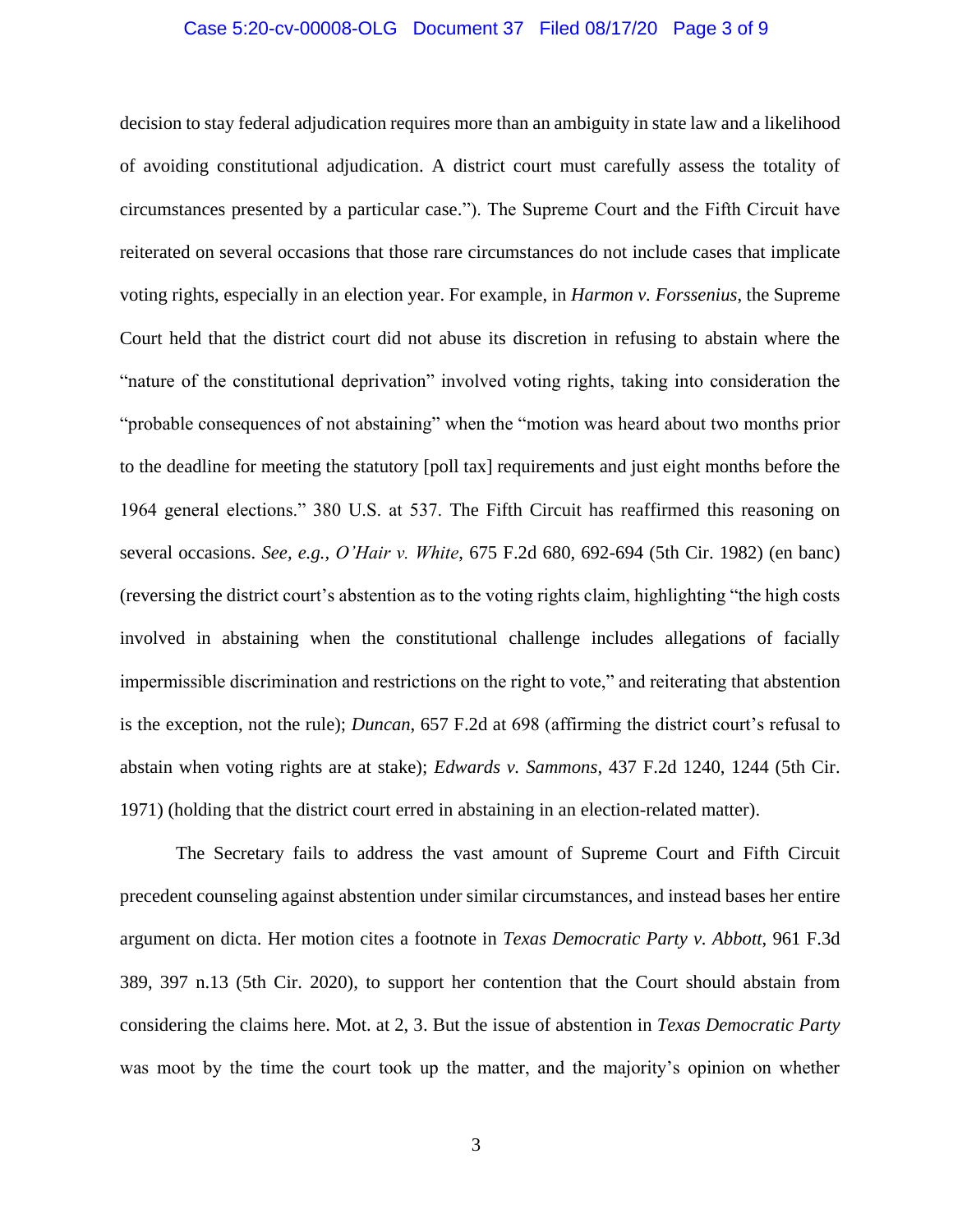## Case 5:20-cv-00008-OLG Document 37 Filed 08/17/20 Page 4 of 9

abstention was relevant was undeveloped—again, merely a footnote—and irrelevant to the lawsuit. To be sure, one judge on the panel wrote a concurrence to address the (now moot) case for abstention. *Tex. Democratic Party*, 961 F.3d at 417. But the concurrence's support for abstention focused on the procedural posture of that case; specifically, the State supreme court had already taken up the matter, expedited the case, and ruled within one week. *Id*. at 418 (stating the timing of the state court litigation supported abstention). *Texas Democratic Party* holds no precedential weight in the area of abstention; but, even if it did, it further supports Plaintiffs' contention that the Court should reject the Secretary's argument to abstain in this case because there is no parallel state court proceeding and any delay would operate to bar Plaintiffs from the possibility of relief to redress the irreparable harm that follows from the wet signature rule. The Secretary provides no legitimate basis to treat this case as an exception to the rule against abstention.<sup>2</sup>

## **B. The Secretary fails to establish the** *Pullman* **factors.**

 $\overline{\phantom{a}}$ 

Even if abstention was appropriate despite the nature and timing of this case, the Court should still deny the Secretary's request because none of the *Pullman* factors are present here: (1) this lawsuit *does not* turn on the interpretation of unsettled Texas law, and (2) clarification of the state law *will not* moot or substantially alter the federal question. *Duncan*, 657 F.2d at 696 (citing *Palmer v. Jackson*, 617 F.2d 424, 428 (5th Cir. 1980)).

## **1. This case does not involve an unsettled issue of state law.**

"The mere fact that [a] statute has never been interpreted by state courts does not indicate sufficient ambiguity to justify Pullman abstention." *Duncan*, 657 F.2d at 698. Nor does the "mere

<sup>2</sup> Indeed, the Secretary does not engage with *any* of this circuit's precedent rejecting requests for abstention in voting rights cases, especially in an election year.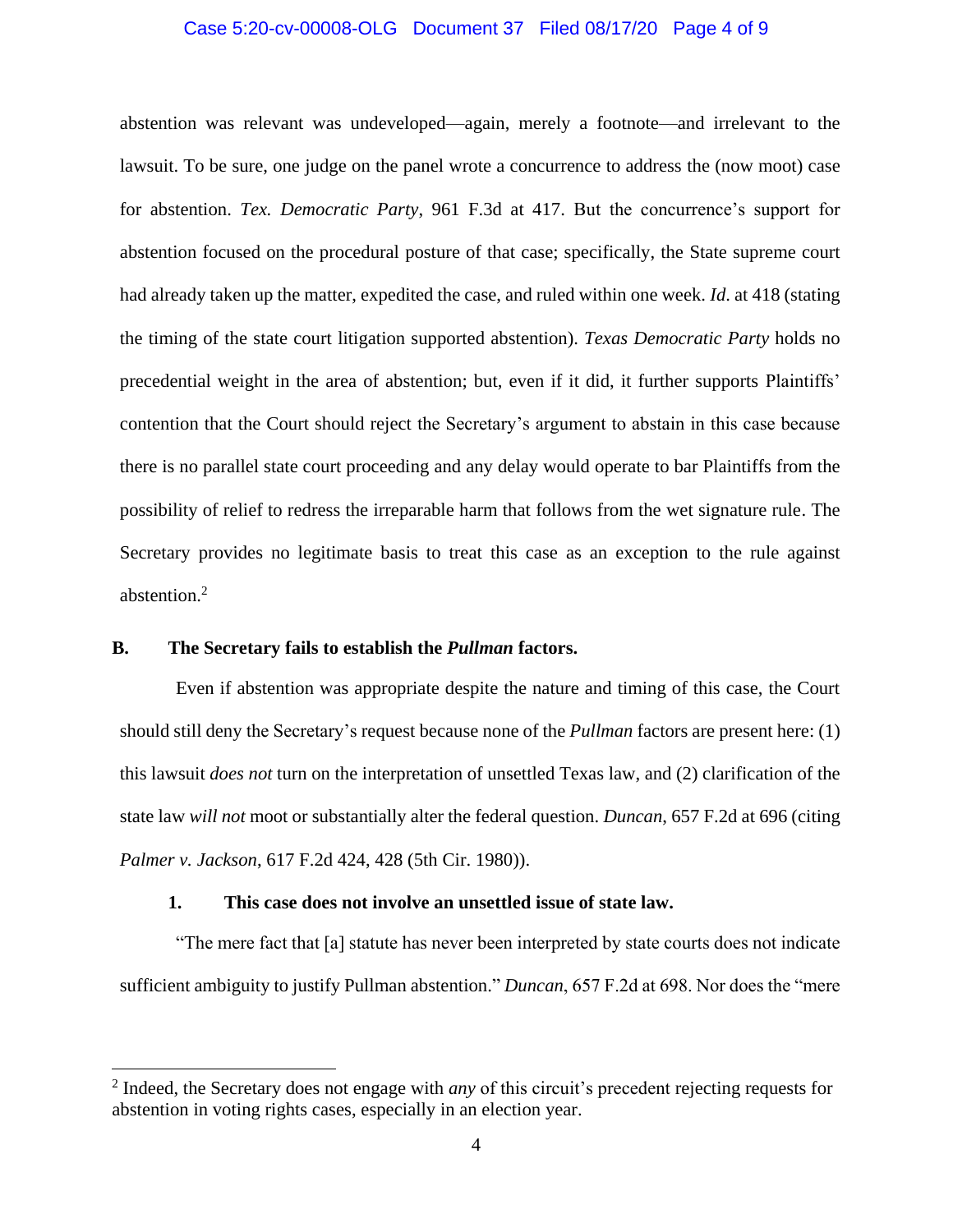## Case 5:20-cv-00008-OLG Document 37 Filed 08/17/20 Page 5 of 9

absence of judicial interpretation" render a state law "unsettled or uncertain." *Id*. Here, Texas law is quite clear: the Election Code permits an eligible voter to register by submitting an application to the county, as long as that application is "submitted by personal delivery, by mail, or by telephonic facsimile machine," and "must be in writing and signed by the applicant." Tex. Elec. Code  $\S$  13.002(a), (b). The law further recognizes electronic and imaged signatures as legally equivalent to wet signatures. *See, e.g.*, 1 Tex. Admin. Code § 81.58(a) (authorizing election officials to capture voters' signatures using electronic devices for Election Day signature rosters); Tex. Bus. & Com. Code § 322.007(a), (d) (recognizing "that a signature may not be denied legal effect . . . solely because it is in electronic form" and expressly stating that "[i]f a law requires a signature, an electronic signature satisfies the law."). As this Court has explained, "there is nothing in Texas law that precludes the use of . . . electronic signatures" or that requires "only physical, manual, or wet ink signatures written by hand on paper . . . ." *Stringer v. Pablos*, 320 F. Supp. 3d 862, 895-97 (W.D. Tex. 2018), *rev'd on other grounds in Stringer v. Whitley*, 942 F.3d 715 (5th Cir. 2019). And the Secretary points to no authority that indicates section 13.002 can be read to require a wet signature. *Harman*, 380 U.S. at 535-36; *see also Haw. Hous. Auth. v. Midkiff*, 467 U.S. 229, 236–37 (1984) ("There is no other provision of the Act—or, for that matter, of Hawaii law—which would suggest that [the statute] does not mean exactly what it says.").

In any event, it is not enough for *Pullman* abstention to merely suggest that the statute could potentially be construed to avoid a constitutional decision. *Edwards*, 437 F.2d at 1243. The Secretary has attempted to supplement an Election Code provision that is neither unsettled nor ambiguous by imposing in a wet signature requirement which does not appear anywhere in the law, and, worse yet, is inconsistent with the State's own voter registration practices. "Of course, as every attorney knows, any statutory provision can be made ambiguous through a sufficiently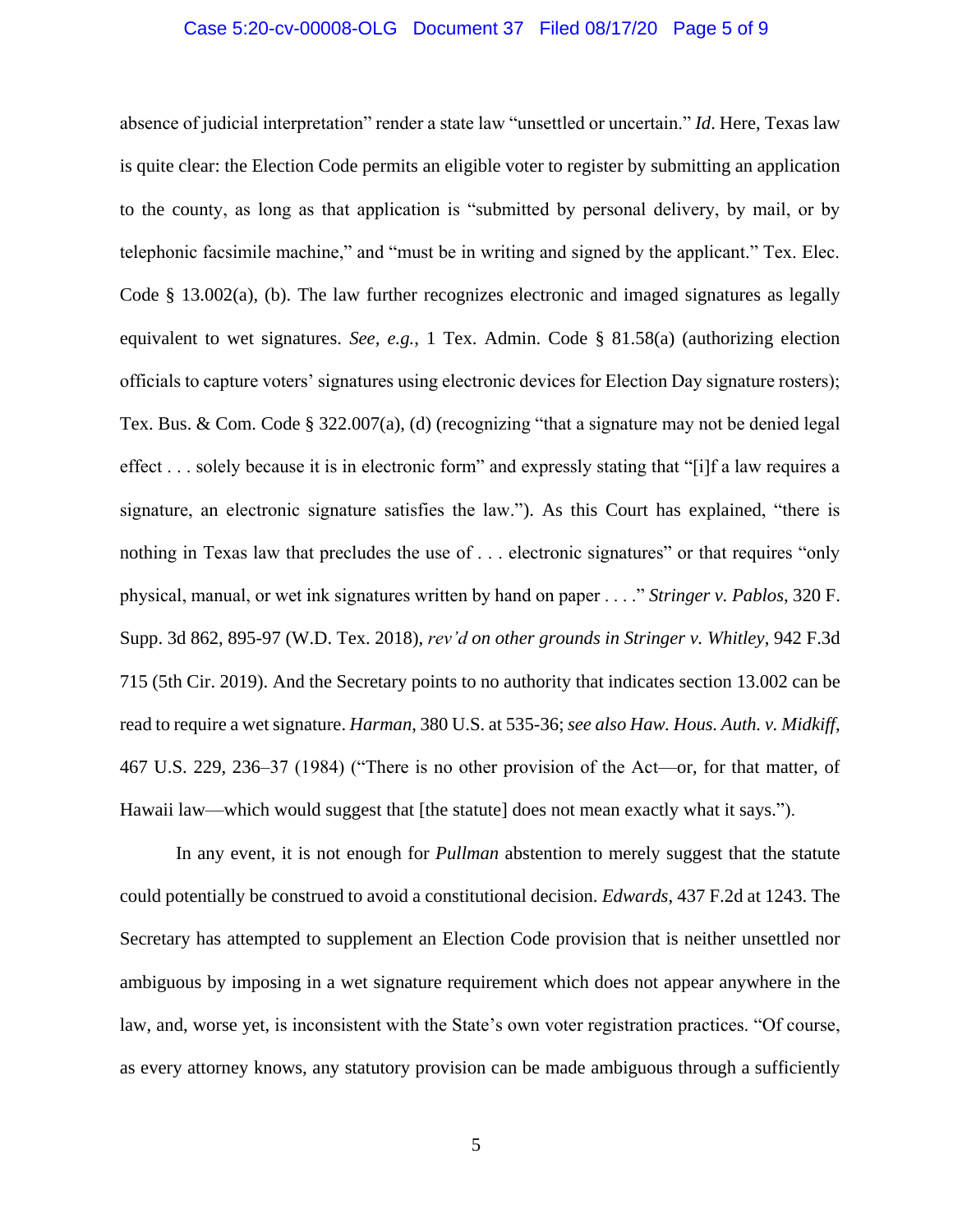## Case 5:20-cv-00008-OLG Document 37 Filed 08/17/20 Page 6 of 9

assiduous application of legal discrimination." *Duncan*, 657 F.2d at 698. But creative arguments alone are not enough to demonstrate that a statute is sufficiently ambiguous to warrant abstention. This case does not implicate any unsettled issues of state law, thus the Secretary's motion must be denied.

## **2. Abstention would only work to delay, not clarify, this lawsuit.**

The Secretary also mischaracterizes Plaintiffs' claims, suggesting that the lawsuit will somehow disintegrate if a state court were to find that the Texas Election Code does indeed require a wet signature on voter registration applications. This argument continues to ignore Plaintiffs' allegations which make clear that "even if the wet signature rule had any basis in Texas law . . . it violates the federal Constitution and Civil Rights Act." *See* Second Am. Compl. ¶¶ 3, 38; Pls.' Resp. to Defs.' Supp. Advisory at 2-4. This Court has even recognized that Plaintiffs' lawsuit seeks to enjoin the enforcement of the wet signature requirement "*even if state law does impose* such a rule," meaning that the requirement would still violate federal law no matter how a state court interprets the Election Code. *Tex. Democratic Party*, 2020 WL 4218227, at \*2 (emphasis added). To be sure, a state court judgment confirming that the Election Code does not impose a wet signature requirement would further demonstrate that the Secretary's rule violates federal law and that the State has no interest in enforcing it, but Plaintiffs' ability to prevail here by no means rests on that outcome. *See* Second Am. Compl. ¶¶ 3, 38; Pls.' Resp. to Defs.' Supp. Advisory at 2-4; *cf. Altria Grp., Inc. v. Good*, 555 U.S. 70, 76 (2008) ("[S]tate laws that conflict with federal law are without effect." (citations omitted)).

Abstention, moreover, would delay this action indefinitely—there is no pending state action that addresses the issues raised here—and foreclose relief to Texas voters and Plaintiffs before the November election. It is no coincidence that this motion comes on the heels of the Secretary's failed attempt to tie up this matter in needless discovery until it was "too late in the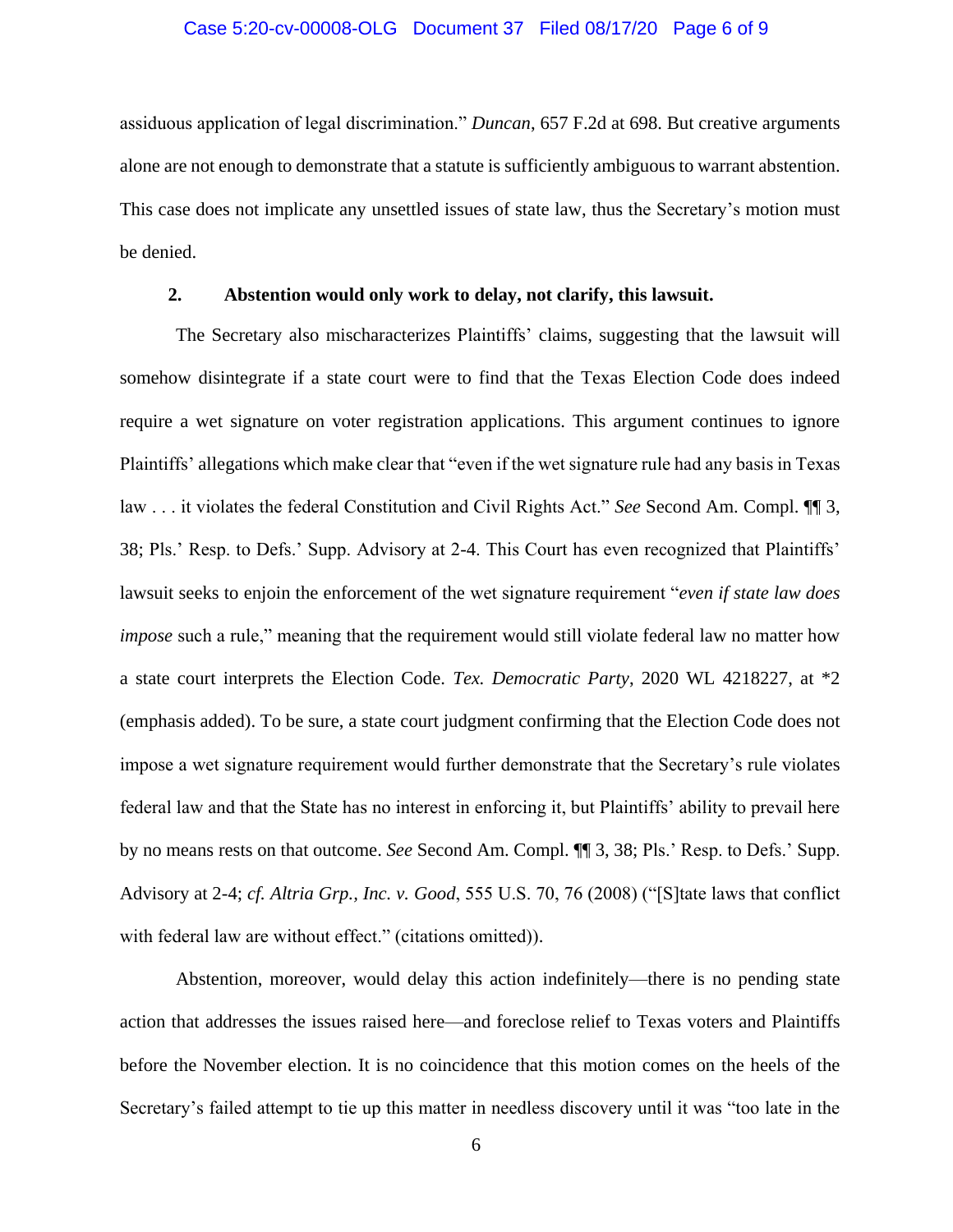## Case 5:20-cv-00008-OLG Document 37 Filed 08/17/20 Page 7 of 9

election calendar to issue a preliminary injunction," ECF 27 at 5, followed by a notice of appeal (of this Court's July 22 Order denying the Secretary's Motion to Dismiss) in which the Secretary unilaterally (and erroneously) declared that all proceedings in this Court are suspended. ECF No. 36. The Secretary is well aware of the consequences of any additional delay at this stage of the case and has done everything in her power to see that it happens; her Motion to Abstain is yet another meritless attempt to obstruct this Court's review of Plaintiffs' Application for Preliminary Injunction.

## **II. CONCLUSION**

For the foregoing reasons, Plaintiffs respectfully ask the Court to deny Defendant's Motion to Abstain.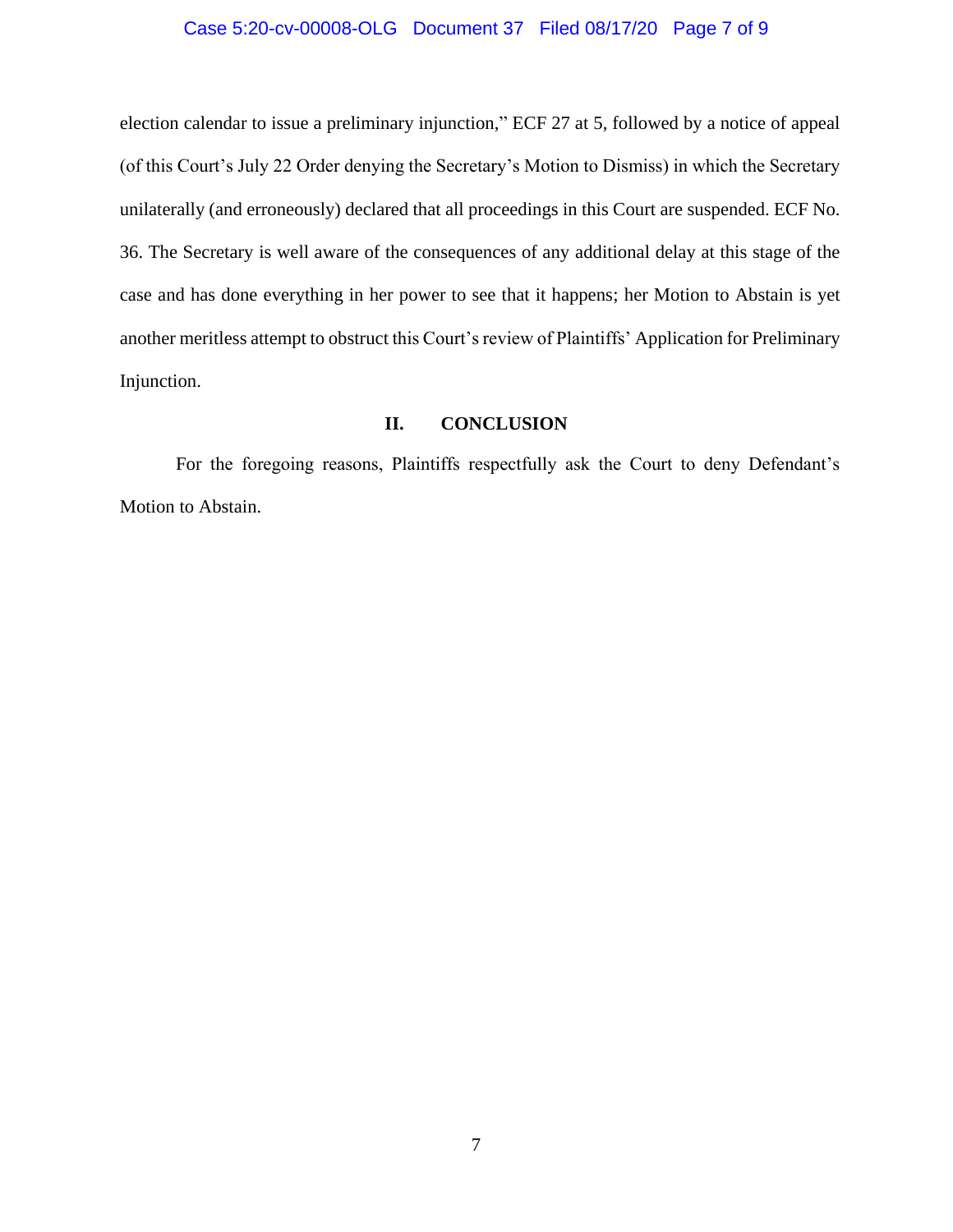Dated: August 17, 2020

Chad W. Dunn TX State Bar No. 24036507 Brazil & Dunn, LLP 4407 Bee Caves Road, Suite 111 Austin, Texas 78746 Telephone: (512) 717-9822 Facsimile: (512) 515-9355 chad@brazilanddunn.com

Robert Leslie Meyerhoff Texas Democratic Party 314 E. Highland Mall Blvd. #508 Austin, TX 78752 Telephone: 512-478-9800 rmeyerhoff@txdemocrats.org

*Counsel for Plaintiff Texas Democratic Party* Respectfully submitted,

/s/ *Uzoma Nkwonta* Marc E. Elias\* Uzoma Nkwonta\* Emily Brailey\* Stephanie Command\* PERKINS COIE LLP 700 Thirteenth St., N.W., Suite 600 Washington, D.C. 20005-3960 Telephone: (202) 654-6200 Facsimile: (202) 654-9959 melias@perkinscoie.com unkwonta@perkinscoie.com ebrailey@perkinscoie.com scommand@perkinscoie.com

Skyler M. Howton TX State Bar No. 24077907 PERKINS COIE LLP 500 N. Akard St., Suite 3300 Dallas, TX 75201 Telephone: (214) 965-7700 Facsimile: (214) 965-7799 showton@perkinscoie.com

*Counsel for Plaintiffs* \*Admitted Pro Hac Vice